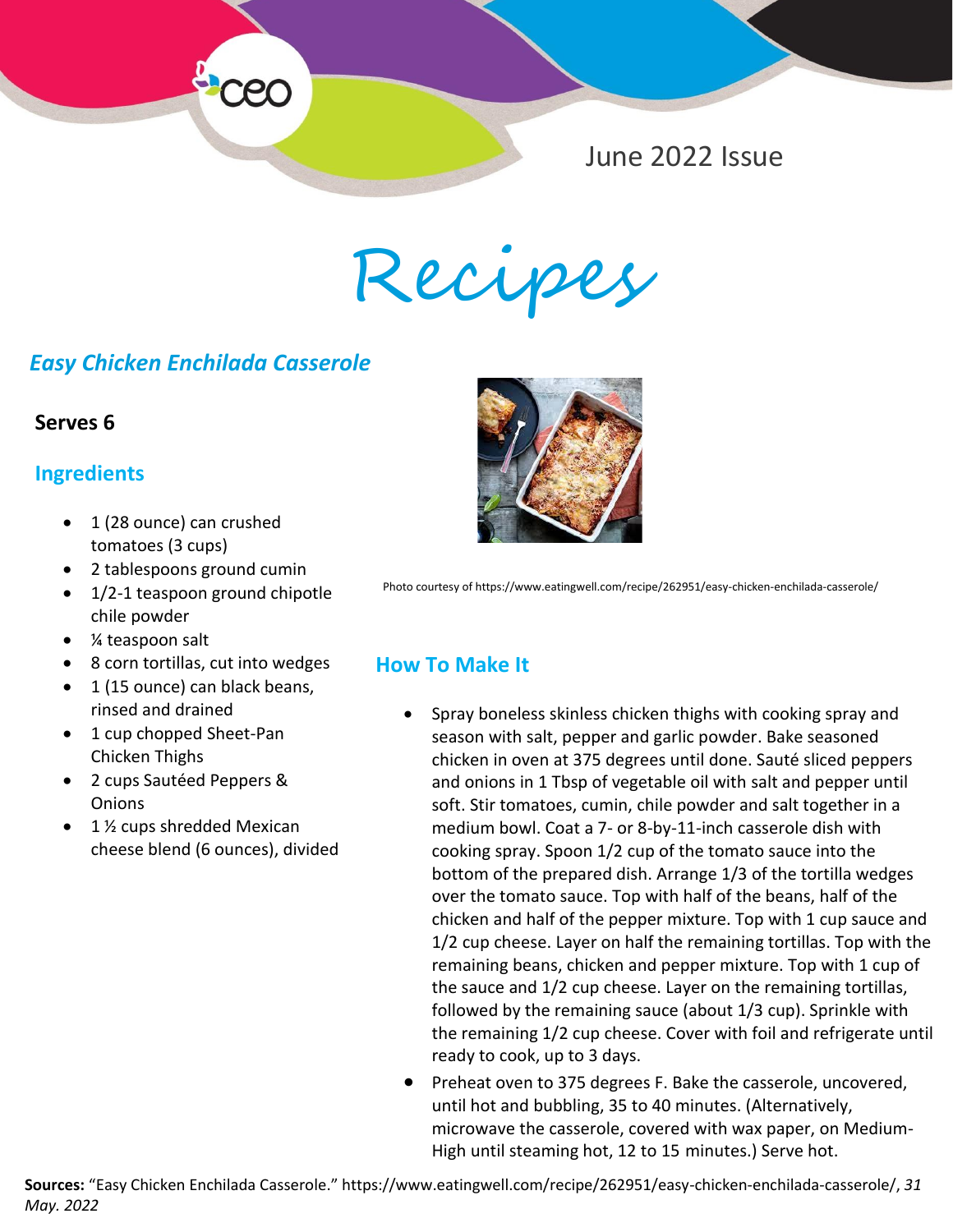## **Nutrition Information**

#### **Serving Size:** 1/6 casserole

Per Serving: 365 calories; protein 20.7g; carbohydrates 39.3g; dietary fiber 9.3g; sugars 11.5g; fat 15.1g; saturated fat 6.1g; cholesterol 48.7mg; vitamin a iu 1804IU; vitamin c 65.6mg; folate 79.7mcg; calcium 303.9mg; iron 4.4mg; magnesium 69.5mg; potassium 792.9mg; sodium 769.5mg; thiamin 0.3mg. **Exchanges:** 3 vegetable, 1 1/2 starch, 1 fat, 1 lean-protein, 1 medium-fat protein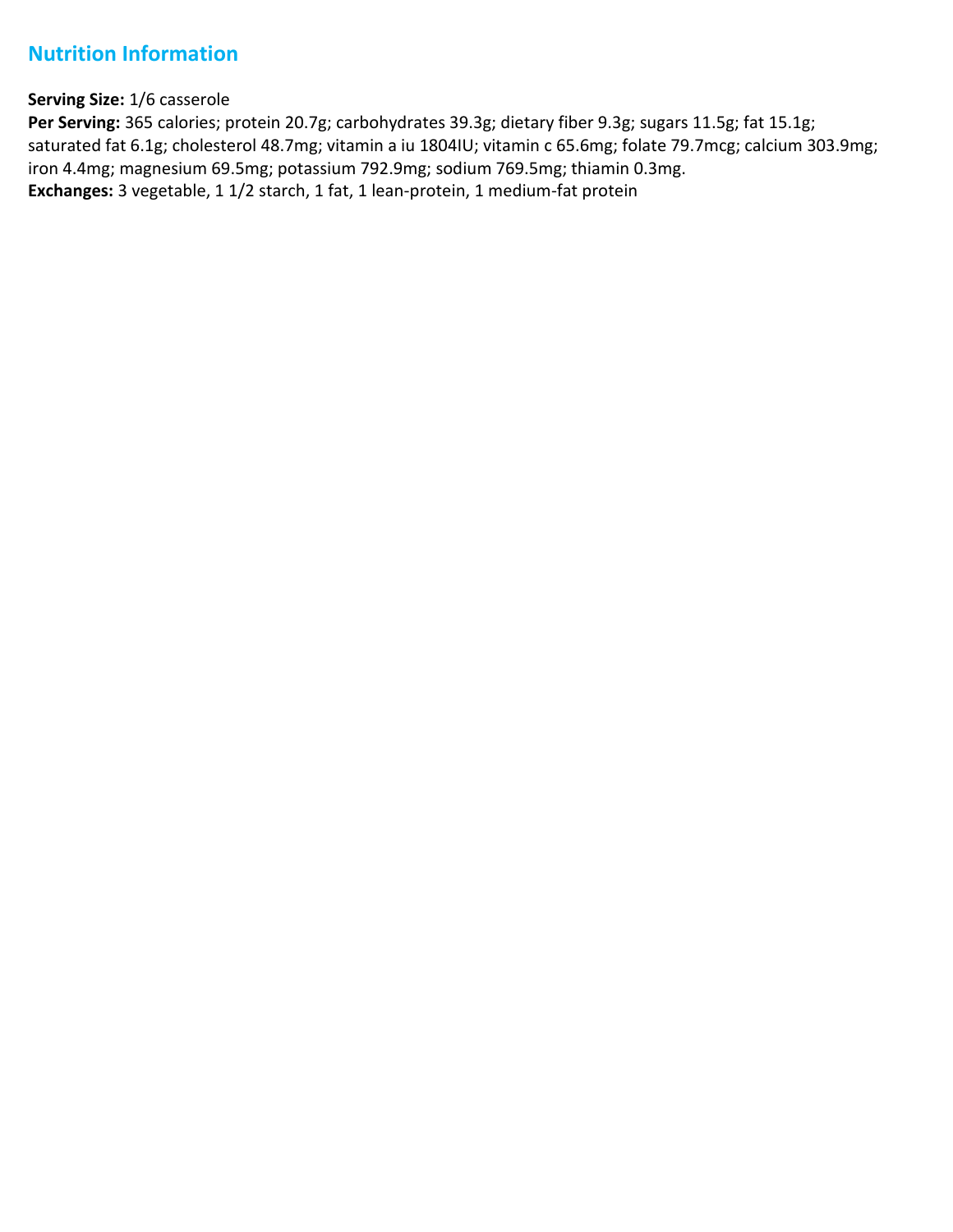

Recipes

# *Black Bean Quesadillas*

#### *Serves 4*

### **Ingredients**

- 115-ounce can black beans, rinsed
- ½ cup shredded Monterey Jack cheese, preferably pepper Jack
- 1/2 cup fresh salsa, divided
- 4 8-inch whole-wheat tortillas
- 2 teaspoons canola oil, divided
- 1 ripe avocado, diced



Photo courtesy of https://www.eatingwell.com/recipe/250108/black-bean-quesadillas/

## **How to Make It**

- Combine beans, cheese and 1/4 cup salsa in a medium bowl. Place tortillas on a work surface. Spread 1/2 cup filling on half of each tortilla. Fold tortillas in half, pressing gently to flatten.
- Heat 1 teaspoon oil in a large nonstick skillet over medium heat. Add 2 quesadillas and cook, turning once, until golden on both sides, 2 to 4 minutes total. Transfer to a cutting board and tent with foil to keep warm. Repeat with the remaining 1 teaspoon oil and quesadillas. Serve the quesadillas with avocado and the remaining salsa.